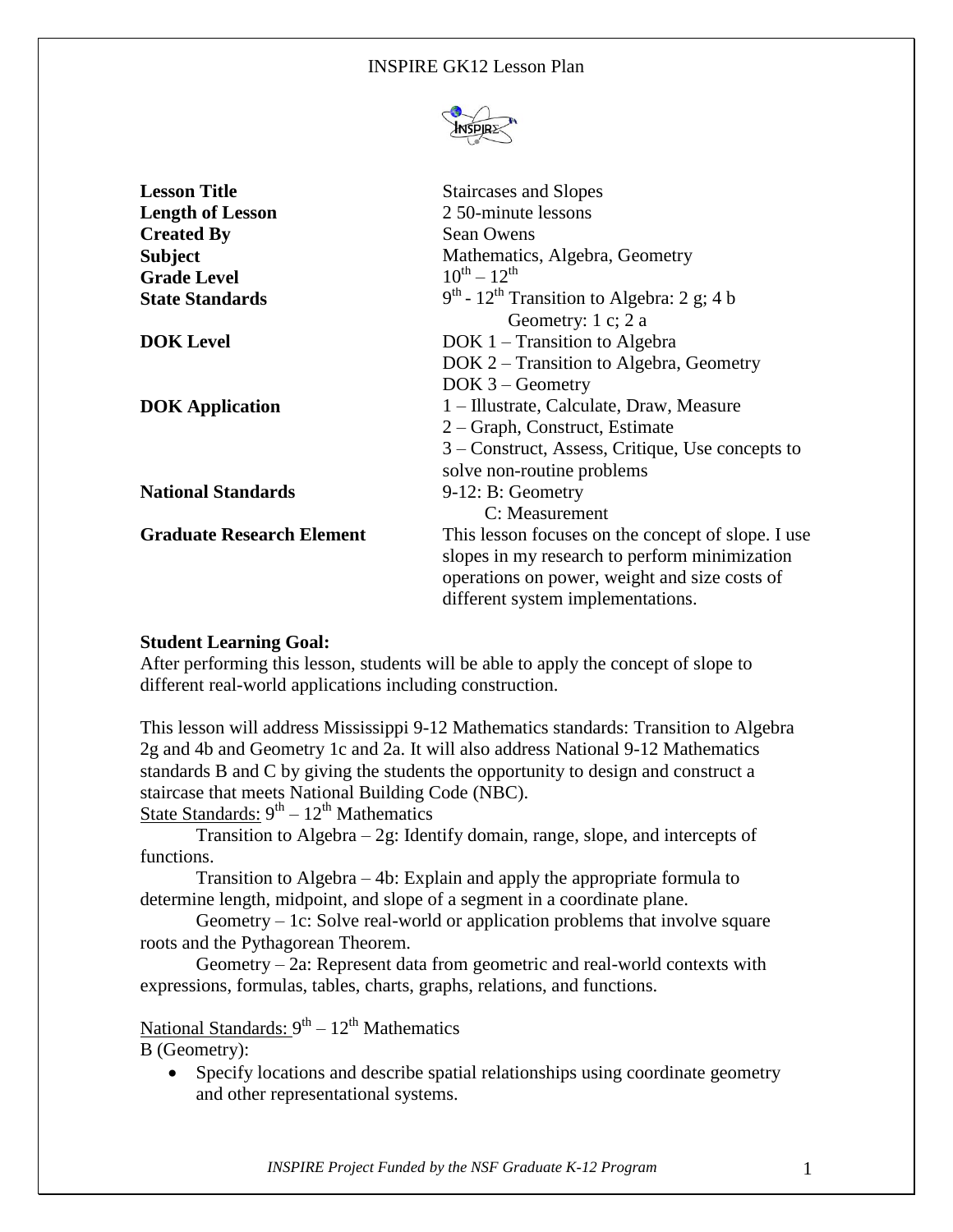

 Use visualization, spatial reasoning, and geometric modeling to solve problems. C (Measurement):

- Understand measureable attributes of objects and the units, systems, and process of measurement.
- Apply appropriate techniques, tools, and formulas to determine measurements.

# **Materials Needed (supplies, hand-outs, resources):**

- $\bullet$  Day 1
	- o Graph Paper
	- o Rulers (1 per student)
- $\bullet$  Day 2
	- o Balsa wood (2-3 pieces per team) (Alternative in teacher's notes)
	- o Cutting tools (1 per team)
	- o Glue

### **Lesson Performance Task/Assessment:**

Students will design and construct a scale model of a staircase that meets design and building code requirements. They will design the staircase to reach a specified height using the rise-over-run method. The students will also perform scaling operations on the model to scale down building code requirements to the model's scale.

### **Lesson Relevance to Performance Task and Students:**

The students will design and build a staircase to show their understanding of slope. They will scale down real-world measurements and building code requirements to demonstrate an understanding of ratios.

### **Anticipatory Set/Capture Interest:**

This lesson will begin with the question, "Have you ever stumbled on a set of stairs because the step was higher or lower than expected?" The instructor will then explain that this is because there are specific standards that must be met when designing and constructing a staircase.

# **Guided Practice:**

### **Day 1:**

In the guided practice section of this lesson, the instructor will begin by explaining the three key parts of a staircase: stringers, risers, and treads (definitions can be found in the teacher's notes). The instructor will then give the students the requirements for the staircase they are to design including building codes that the students must adhere to and the height that the staircase must reach. Then they will be shown how they are to draw their designs on the graph paper using accurate scale drawings.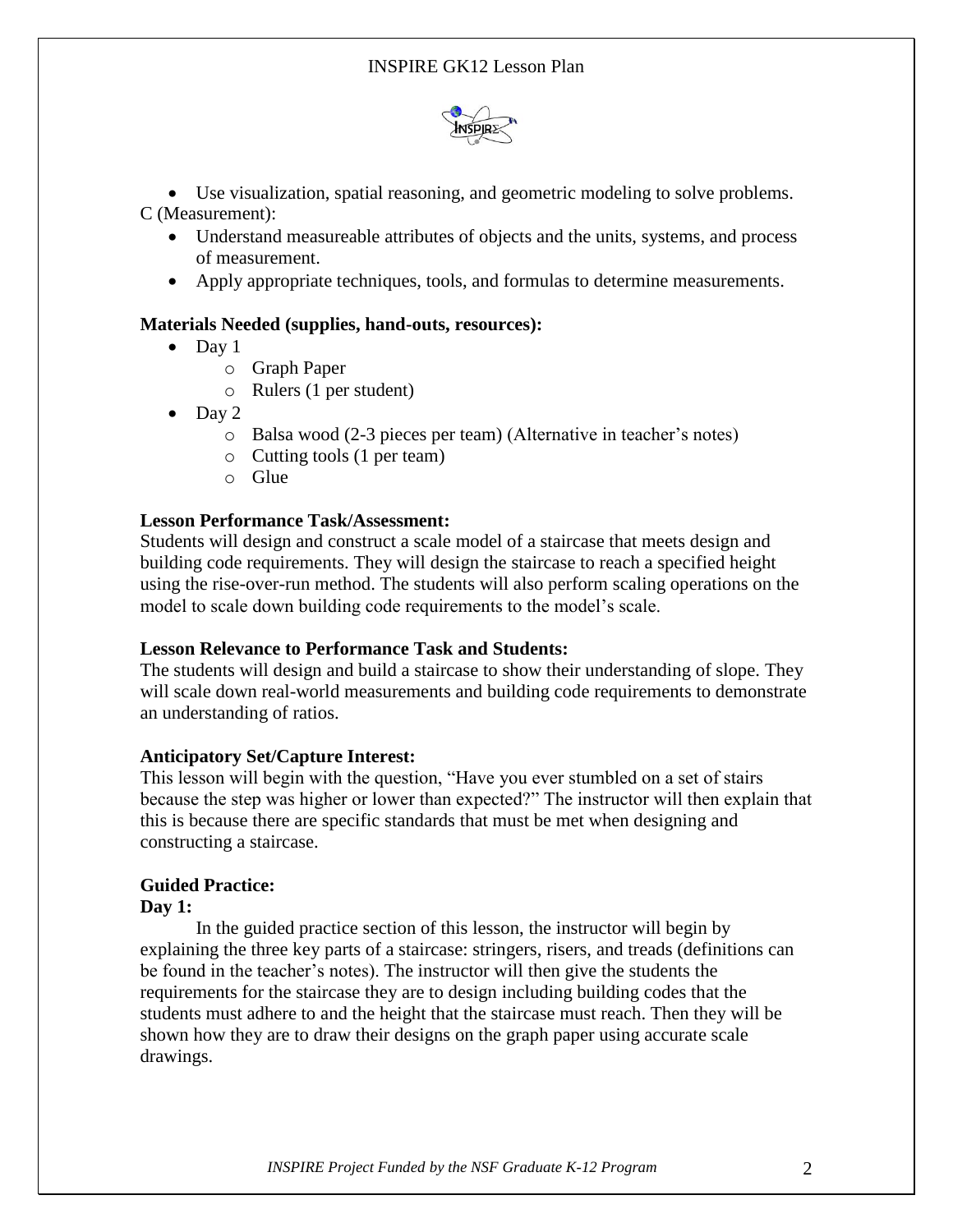

# **Day 2:**

In the guided practice section for the second day of this lesson, the instructor will group the students into teams of 2-4 students. The instructor will return the students designs from day 1 and the teams will choose one of their designs to construct (the teacher will provide feedback for which designs meet the specified criteria). Finally, the supplies will be passed out and the instructions for constructing the staircases given.

# **Independent Practice:**

### **Day 1:**

In the independent practice section, the students will use the graph paper and rulers to design a staircase that meets the requirements given by the instructor as well as any National Building Codes that apply. The relevant NBCs can be found in the teacher's notes. The students should produce drawings of the stringers, risers and treads, as well as a side view of the staircase put together. The students will turn in their drawing for review prior to the second class.

# **Day 2:**

During the independent practice section for day two, the student teams will cut the balsa wood into stringers, risers, treads and supports and glue them together to create a model staircase based on the design chosen in the guided practice portion of the lesson. The students will attach the support posts to the top of the staircase so that it can stand up properly. The instructor will observe the construction process and provide assistance when needed.

### **Remediation and/or Enrichment:**

### **Day 1**

### Remediation: Individual IEP

Enrichment: Have the students consider and add more aesthetically pleasing components (i.e. tread noses (defined in Teacher's notes)) to their designs.

### **Day 2**

Remediation: Individual IEP; have instructor assist with staircase construction. Enrichment: Have the students implement their enhanced designs from day 1.

### **Check(s) for Understanding:**

What is a stringer, riser, tread? How wide must the tread be? How tall can the riser be? How can you scale down the national building codes to match the model requirements?

### **Closure:**

To close the lesson, let each team display their staircases and explain what design choices they made and why. Discuss with the class why slope is important not only for staircase design but many other real-world applications as well, including how slopes are used to perform minimization and maximization operations on data.

# **Possible Alternate Subject Integrations:**

*INSPIRE Project Funded by the NSF Graduate K-12 Program* 3